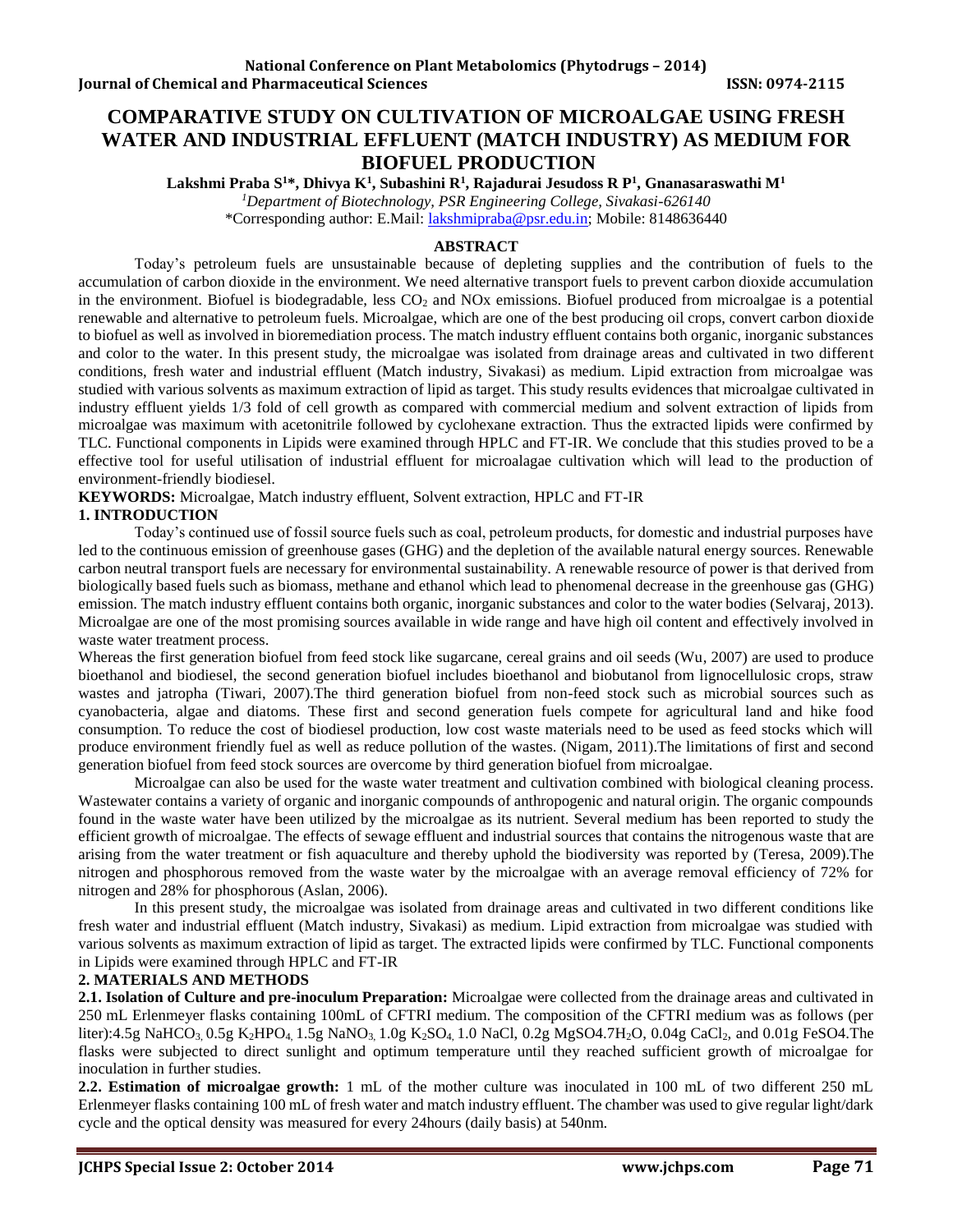#### **National Conference on Plant Metabolomics (Phytodrugs – 2014) Iournal of Chemical and Pharmaceutical Sciences ISSN: 0974-2115**

**2.3. Analysis of Growth:** Further, it was investigated which (light/dark) cycle causes the changes in microalgae populations. From that, the cell growth was compared through growth curve analysis. Briefly,  $1 \text{ mL of } 6^{\text{th}}$  day inoculum was inoculated in 100 mL of two different medium, fresh water and match industrial effluent. The microalgae populations were measured for every 1 hour at 540 nm by spectrophotometer.

**2.4. Optimization of solvent mixture:** Best solvent for lipid extraction was analyzed. Solvents were chosen with polar, partial polar and non-polar characterized. Chosen solvents were Acetone, Proponal, Methanol and Acetonitrile. The extraction procedure was repeated triplicate on the same microalgae, workable solvent mixture with lipids to be detected. Non-Polar solvents cyclohexane was added to the lipid solubilization in further analysis.

**2.5. Extraction of lipids:** Extraction of lipid was done by following protocol of modified Bligh and dyer (1959).The match industry effluent grown cells were harvested on  $6<sup>th</sup>$  day by centrifugation at 10,000rpm for 15minutes at 4 °C. The supernatant was discarded and pellet was subjected to wet weight estimation and then dried in oven for 1 hour at 80 °C. Acetonitrile were added in equal ratio to biomass and transfer to separating funnel and leave it for 24hours at room temperature. After 24 hours the layers were separated and lower organic layer containing lipids was transferred to a clean fresh pre-weighed vial (W1). Evaporation was carried out in hot air oven at 80 °C for 40 minutes. The weight of the vial was again recorded (W<sub>2</sub>). Lipid content was calculated by subtracting  $W_1$  from  $W_2$  and was expressed as % dry cell weight.

$$
Lipid content = (W_2-W_1) \times 100
$$

The lipid productivity was calculated by the equation given below (Yanqun Li, 2008):

$$
P_{\text{Liquid}}
$$
g L<sup>-1</sup> day<sup>-1</sup>= C<sub>Lipid</sub> (g/g) × DCW (g/L)

Time (day)

Where, P<sub>Liquid</sub> is lipid productivity, C <sub>Lipid</sub> is lipid content of cells, DCW is dry cell weight and Time is the cultivation period in days. The same extraction procedure was used for above mentioned solvents for selection of solvents.

# **2.6. Chromatography Analysis of Lipid Content**

**2.6.1. Thin Layer Chromatography:** The oil was fractionated qualitatively and quantitatively on 0.25mm and 0.5mm thick silica gel chromatoplates. Thin layer chromatograms of 0.25mm thickness were prepared by using 25 gm silica gel and 50 ml water. These plates were activated at 105°C for two hours. A known weight of oil was loaded in a straight line about 3cm above the lower edge of chromate plate. The developing media for neutral and polar lipids were heptane: acetic acid: petroleum ether in the ratio of 75:15:15.The presence of lipids was detected with iodine by appearance of yellow/blue violet spots on a pink background TLC plate (Lowsenstein, 1969). The Retention Factor  $(R_f)$  was calculated using formula,

 $R_f$  = Distance moved by the solute/Distance moved by the solvent (cm)

The same procedure was followed in above mentioned solvents for estimation of  $R_f$ .

**2.6.2. High performance liquid chromatography:** The separated lipids were subjected to HPLC analysis for ratification. Extracted lipid sample from microalgae were suspended in polar solvents such as methanol. Flow rate of the column was fixed as 1ml/min. Mobile phase was chosen as optimum proportion of methanol and water of HPLC grade. Mobile phase and sample were pre-filtered in a wattman No1 filter paper. C18 column was made as stationary phase.

**2.6.3. Fourier Transform Infrared Spectroscopy:** Extracted algal biomass was compressed as pellet with KBr and dried at 100 °C for 4 hour.The dried sample was subjected to FT-IR spectrum using Fourier transform IR spectrometer (Kansiz, 1999).

# **3. RESULTS AND DISCUSSION**

**3.1. Estimation of biomass:** The cells were harvested from 0<sup>th</sup> to 6<sup>th</sup> day culture grown under two different medium. When compared to fresh water medium, match industry effluent medium shows higher biomass 0.063 g/L,0.165g/L,0.247g/L,0.353g/L,0.472g/L,0.551g/L and 0.603 g/L.The results were given in Table 1 (Fig:1&2). The microalgae utilize organic and inorganic substance in match industry effluent as nutrients. Microalgae cultivation of match industry effluent shows a significant that, there is no accumulation of algae in medium. And also has ability to remove toxic chemicals from effluent on its growth. In case of fresh water medium the growth has been low that, may be due to absence of organic substances. (Selvaraj, 2013) study clearly shows that the green algae used *i.e. Gracillaria corticata* can efficiently remove the toxicity from effluent. Hence they strongly suggest that *Gracillaria corticata* can be used as a bioadsorbant to remove the toxicity of effluent polluted environment for sustainable agriculture. Therefore match industry effluent has been chosen for microalgae cultivation in further studies.

**3.2. Estimation of Lipid Content:** The high lipid content at 6<sup>th</sup> day culture of match industry effluent shows 68% because of microalgae consumed all nutrients sufficiently. In case of fresh water medium the lipid productivity to be low due to insufficient utilization of nutrients (Yujie Feng, 2010). The results were tabulated in Table 2.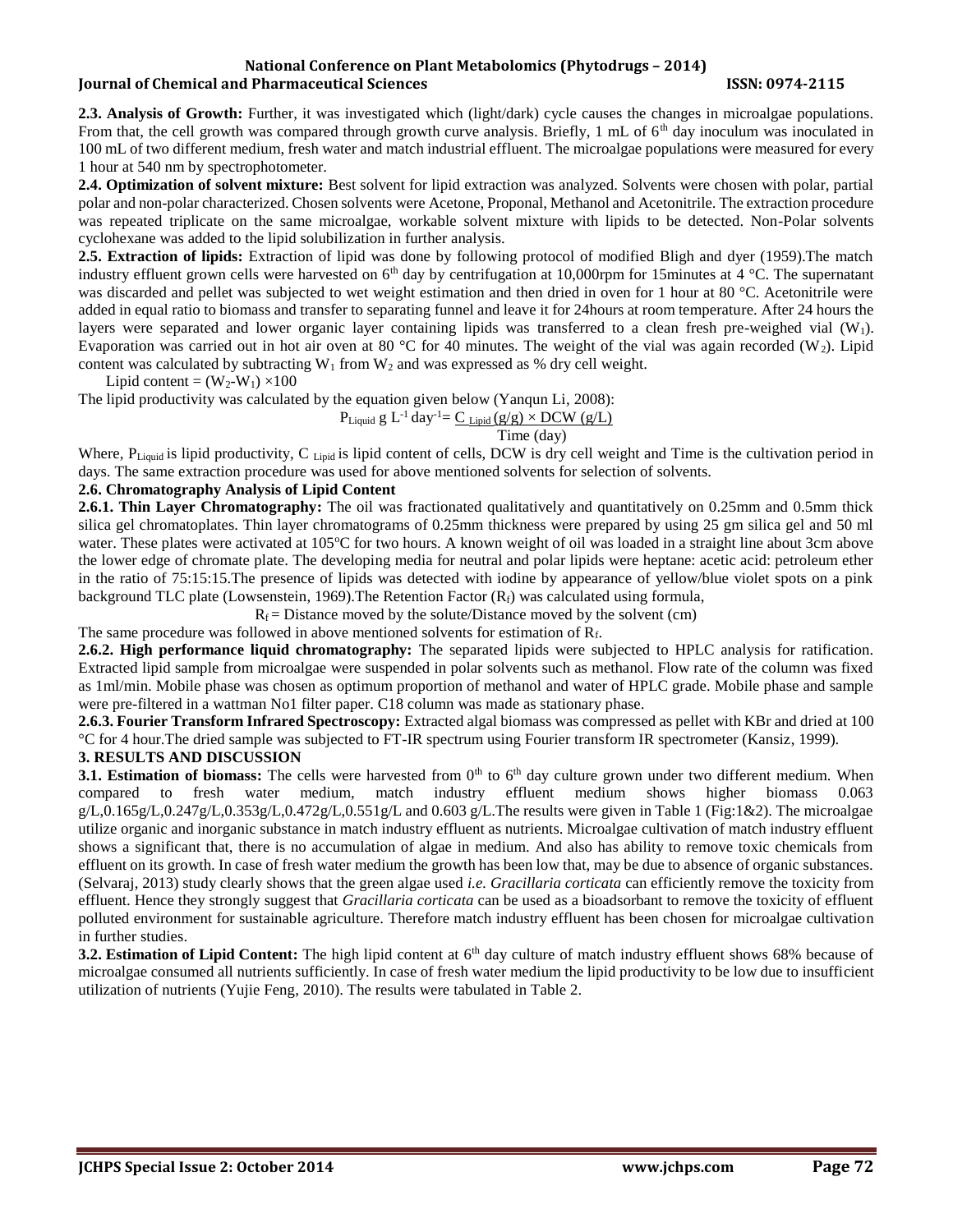| Time (Days) | <b>Optical Density at 540 nm</b> |                                |  |  |
|-------------|----------------------------------|--------------------------------|--|--|
|             | <b>Fresh water medium</b>        | <b>Match Industry Effluent</b> |  |  |
|             | 0.061                            | 0.063                          |  |  |
|             | 0.093                            | 0.165                          |  |  |
| $\mathbf 2$ | 0.142                            | 0.247                          |  |  |
| 3           | 0.198                            | 0.353                          |  |  |
|             | 0.221                            | 0.472                          |  |  |
| 5           | 0.279                            | 0.551                          |  |  |
| 6           | 0.369                            | 0.603                          |  |  |

**Table 1: Growth of Microalgae in different medium**

**Table 2: Estimation of lipid content on 6th day by harvesting microalgae**

| <b>Time (Days)</b>                                                             | <b>Lipid content</b> |                           |                                  |                                |  |  |
|--------------------------------------------------------------------------------|----------------------|---------------------------|----------------------------------|--------------------------------|--|--|
|                                                                                |                      | <b>Fresh water medium</b> |                                  | <b>Match Industry Effluent</b> |  |  |
| 6                                                                              | <b>DCW</b>           | $P_{lipid}$               | <b>DCW</b>                       | $P_{lipid}$                    |  |  |
|                                                                                | (g/L)                | (% )                      | (g/L)                            | (% )                           |  |  |
|                                                                                | 0.37                 | 2.89                      | 0.68                             | 4.69                           |  |  |
| Table 3: Growth curve analysis on 6 <sup>th</sup> day culture as seed inoculum |                      |                           |                                  |                                |  |  |
| <b>Time (Hours)</b>                                                            |                      | <b>Fresh Water medium</b> | <b>Industrial Effluent</b>       |                                |  |  |
|                                                                                |                      | <b>Optical Density at</b> | medium                           |                                |  |  |
|                                                                                |                      | 540 nm                    | <b>Optical Density at 540 nm</b> |                                |  |  |
| $\overline{0}$                                                                 |                      | 0.056                     | 0.061                            |                                |  |  |
| $\mathbf{1}$                                                                   |                      | 0.071                     | 0.099                            |                                |  |  |
| $\overline{2}$                                                                 |                      | 0.081                     |                                  | 0.125                          |  |  |
| 3                                                                              |                      | 0.099                     |                                  | 0.146                          |  |  |
| $\overline{4}$                                                                 |                      | 0.109                     |                                  | 0.165                          |  |  |
| $\overline{5}$                                                                 |                      | 0.115                     |                                  | 0.183                          |  |  |
| $\overline{6}$                                                                 |                      | 0.126                     |                                  | 0.225                          |  |  |
| $\overline{7}$                                                                 |                      | 0.138                     |                                  | 0.256                          |  |  |
| $\overline{8}$                                                                 |                      | 0.149                     |                                  | 0.262                          |  |  |
| $\overline{9}$                                                                 |                      | 0.161                     |                                  | 0.284                          |  |  |
| 10                                                                             |                      | 0.178                     |                                  | 0.307                          |  |  |
| 11                                                                             |                      | 0.184                     |                                  | 0.327                          |  |  |
| 12                                                                             |                      | 0.19                      |                                  | 0.343                          |  |  |
| 13                                                                             |                      | 0.196                     |                                  | 0.363                          |  |  |
| 14                                                                             |                      | 0.209                     |                                  | 0.382                          |  |  |
| $\overline{15}$                                                                |                      | 0.217                     |                                  | 0.401                          |  |  |
| 16                                                                             |                      | 0.226                     |                                  | 0.423                          |  |  |
| 17                                                                             |                      | 0.239                     |                                  | 0.438                          |  |  |
| 18                                                                             |                      | 0.247                     |                                  | 0.451                          |  |  |
| 19                                                                             |                      | 0.258                     |                                  | 0.469                          |  |  |
| 20                                                                             | 0.269                |                           | 0.482                            |                                |  |  |
| $\overline{21}$                                                                |                      | 0.271                     |                                  | 0.499                          |  |  |
| 22                                                                             |                      | 0.282                     |                                  | 0.511                          |  |  |
| $\overline{23}$                                                                |                      | 0.293                     |                                  | 0.523                          |  |  |
| $\overline{24}$                                                                |                      | 0.304                     |                                  | 0.535                          |  |  |
| $\overline{25}$                                                                |                      | 0.311                     |                                  | 0.542                          |  |  |
| 26                                                                             |                      | 0.324                     | 0.561                            |                                |  |  |
| 27                                                                             |                      | 0.332                     |                                  | 0.573                          |  |  |
| 28                                                                             |                      | 0.346                     | 0.584                            |                                |  |  |
| 29                                                                             |                      | 0.355                     | 0.596                            |                                |  |  |
| $\overline{30}$                                                                | 0.362                |                           | 0.609                            |                                |  |  |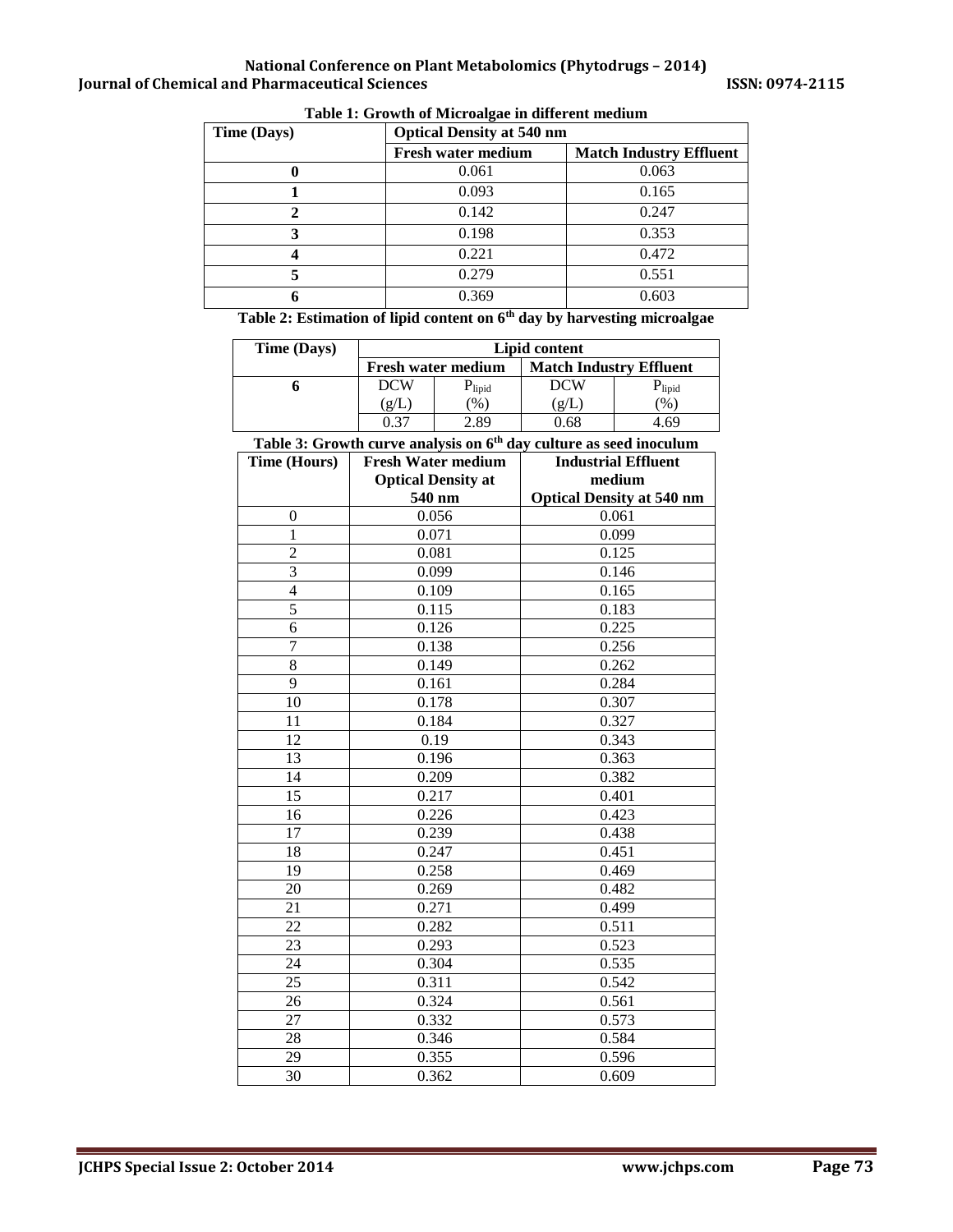



**Fig 1: Growth of Microalgae in different medium**

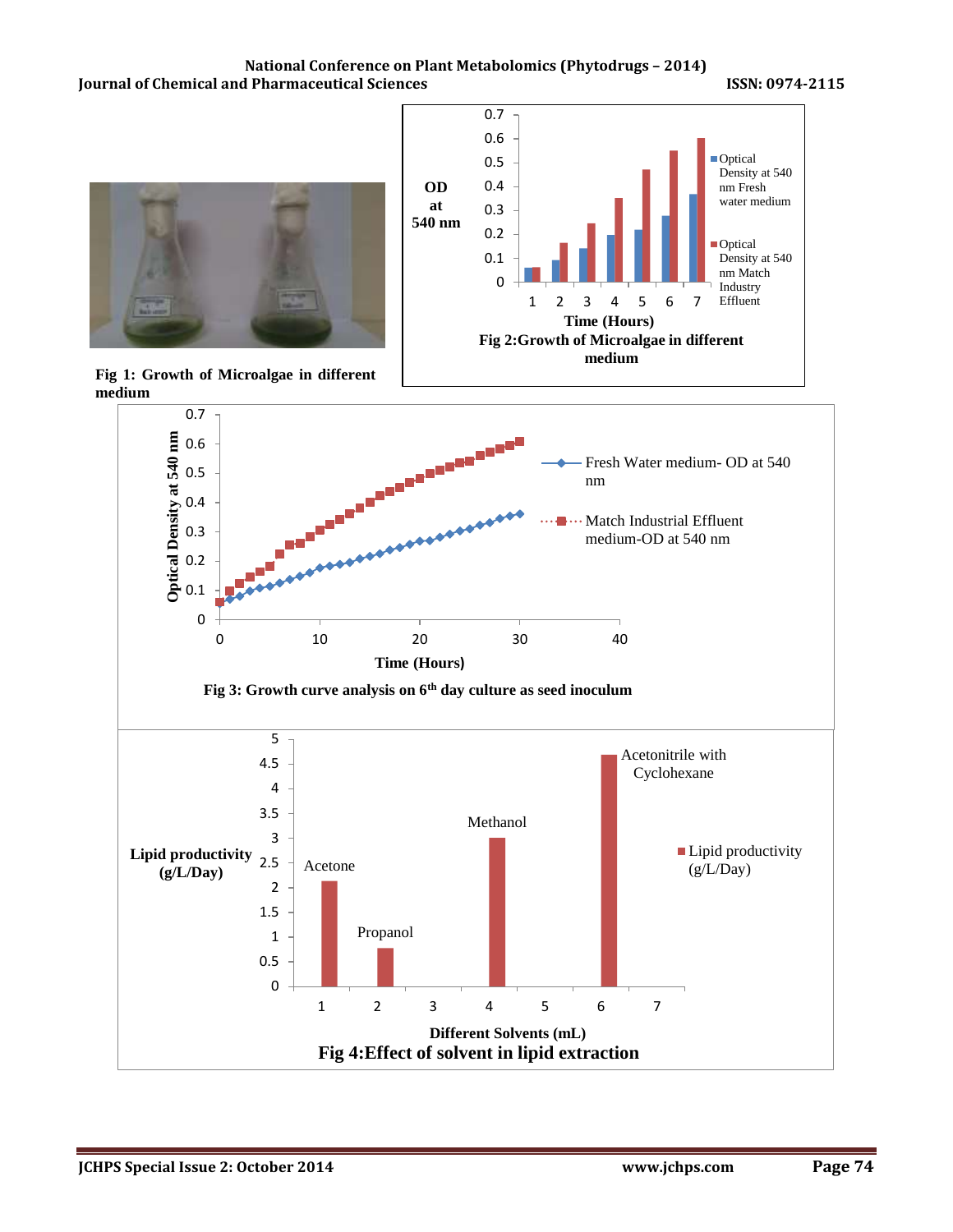#### **National Conference on Plant Metabolomics (Phytodrugs – 2014) Iournal of Chemical and Pharmaceutical Sciences ISSN: 0974-2115**

**3.3. Growth curve analysis:** The growth was tracked for 30hours at regular light-dark cycle due to slow increasing of cell growth and microalgae have still growing after stationary point. (Sostarie, 2009) reported growth curves of microalgae *Chlorella vulgaris* cultured at different medium. In our results, the match industry effluent shows fast growth when compared to fresh water medium that may be due to absence of organic substances, microalgae growth started slowly.During dark cycle the algal growth has been increased 1/3 fold compared to dark cycle were Tabulated in Table 3 (Fig 3).The cell growth was lower under light cycle due to respiration. (Kwangyong Lee, 2001)

| Table 4. Effect of solvent in fight extraction |                                |  |
|------------------------------------------------|--------------------------------|--|
| Different Solvents (mL)                        | Lipid productivity $(g/L/Day)$ |  |
| Acetone                                        | 2.14                           |  |
| Propanol                                       | 0.78                           |  |
| Methanol                                       | 3.01                           |  |
| Acetonitrile                                   | 4.69                           |  |

|  | Table 4: Effect of solvent in lipid extraction |  |  |
|--|------------------------------------------------|--|--|

**3.4. Effect of solvent in lipid extraction:** The extraction of lipids mostly depend on solvent mixtures used (Fig 4).From given acetonitrile followed by cyclohexane provided high lipid extract shows lipid productivity of 4.69 g/L/day compared to other (Eline Ryckebosch et al.,2012).Solvent mixtures containing a polar and a non-polar solvent extracts high amount of lipids. In these results, the mid-polar solvent (Acetonitrile) releases the lipids from their lipid- protein complexes of microalgae and the released lipids continuously dissolved in the non-polar solvent (Cyclohexane).

# **3.5. Chromatography Analysis for Extracted lipids**

**3.5.1. Thin layer chromatography:** The presence of lipids was detected with iodine vapor. Appearance of yellowish spots on a pink background TLC plate indicates lipids. R<sub>f</sub> values of extracted lipids could be compared with standard lipids as 0.678 and 0.756 shown in fig 5. Patil et al. calculated the R<sub>f</sub> values of triglycerides ( $R_{f, TG}$ ) and Methyl ester ( $R_{f, ME}$ ) as 0.564cm and 0.645cm. Hence the extract of acetonitrile evidences to lipids by coupling their  $R_f$  values with standard.

| <b>Lipids Extracted from Different Solvents</b> | $TLC - R_f$ (cm) |  |  |
|-------------------------------------------------|------------------|--|--|
| Acetone                                         | 0.467            |  |  |
| Propanol                                        | 0.269            |  |  |
| Methanol                                        | 0.531            |  |  |
| Acetonitrile                                    | 0.678            |  |  |
| Coconut oil                                     | 0.756            |  |  |

**3.5.2. High Performance Liquid Chromatography:** Chromatogram of standard commercial coconut oil shows about 5 peaks various retention times. On that, peaks of retention time 2.473 (peak 4), 2.180 (peak 2) and (peak 1) 1.310 (Jessica Jones, 2012) evidences the coconut oil confirmed (Fig 7). Chromatogram of lipids extracted from microalgae also evidences following peaks, (Peak1) 1.257, (peak 2) 2.173, (peak 3) 2.457.Based on density the sample peak differs from the standard peaks only with its area and height. Thus, results strongly confirmed that, the component extracted from microalgae were lipids of slightly low density. (Peak 4) 2.707 may be an impurities or undesired product during extraction procedure (Fig 6).

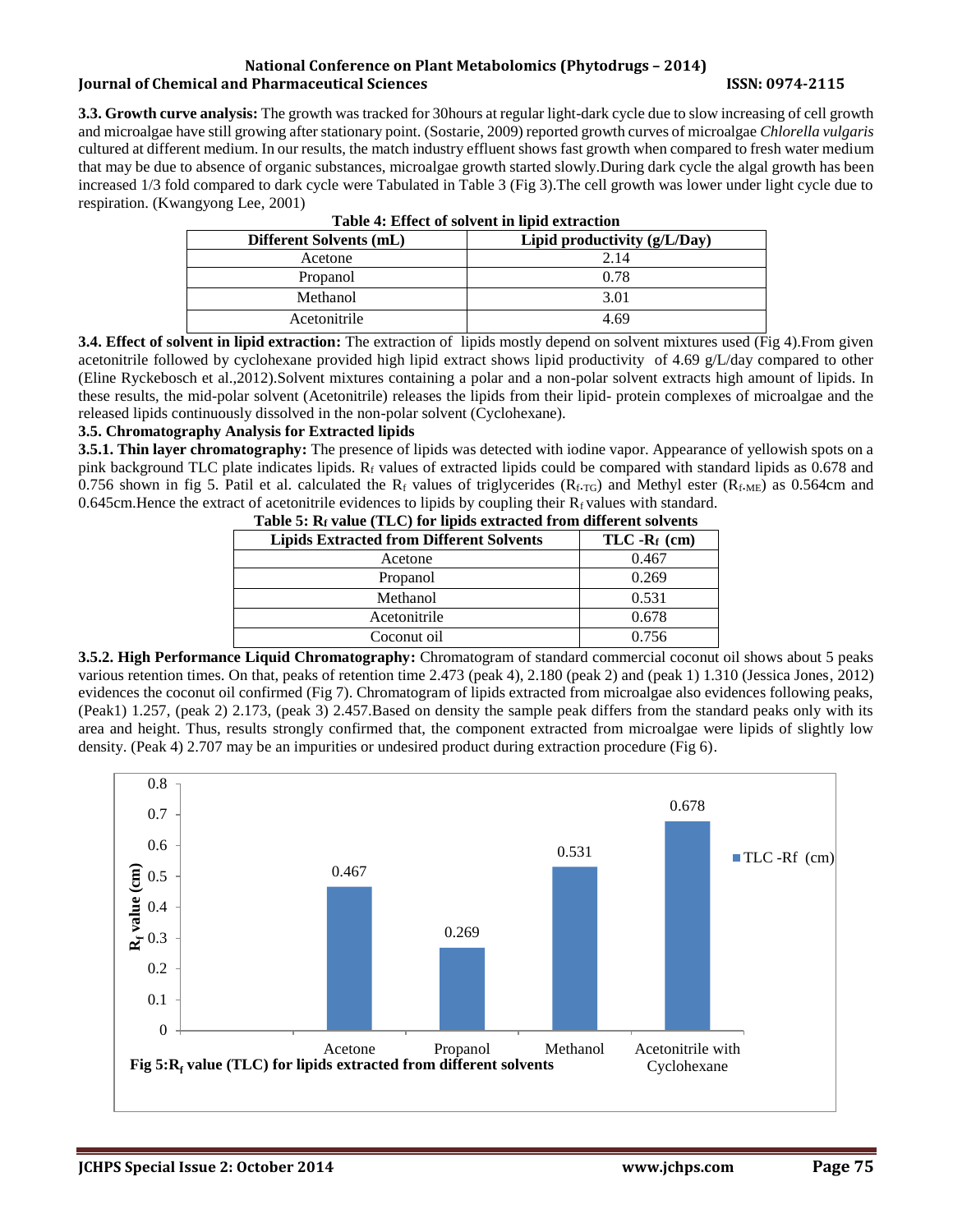**National Conference on Plant Metabolomics (Phytodrugs – 2014) Journal of Chemical and Pharmaceutical Sciences ISSN: 0974-2115** 



**3.5.3. FT-IR analysis:** The result showed C=O: The main characteristic of the IR spectra of carboxylic compounds is the strong  $C=O$  stretching absorption band in the region of  $1-1690$  cm<sup>-1</sup>. In the case of esters, this band appears in the 1750–1500 cm<sup>-1</sup>. C—O—C: corresponding to ethers. These stretching vibrations produce a strong band in the 1320–1000 cm<sup>-1</sup> region. C—H: absorption bands found in region of 2900-2850 cm<sup>-1</sup> shows methyl group, IR spectra. In microalgae, C—H stretching absorption band in the region 2924 and 2854 cm-1 (Fig 8).O-H bands stretched in region of 3300cm<sup>-1</sup> indicated carboxylic acids.CO<sub>2</sub>: they produce strong bands in between 2900-2500 cm<sup>-1</sup> as well as in 700 cm-1 region. H<sub>2</sub>O: the adsorption bands of water can be observed in the range of 3500-3300 cm<sup>-1</sup>. As many algal species have been found to grow rapidly and produce substantial amounts of lipids and are thus belongs to as microalgae (Sanniyasi Elumalai, 2011).